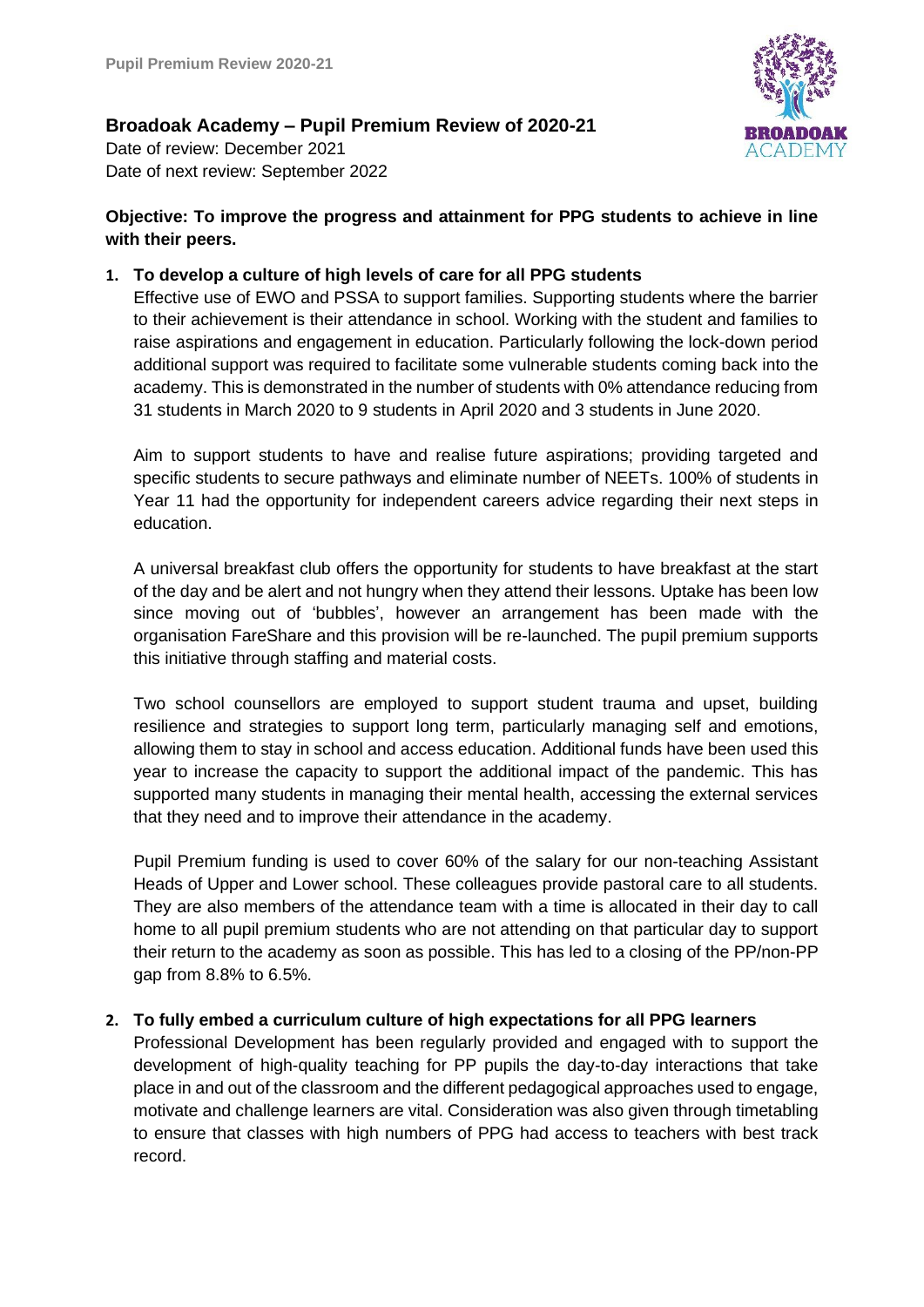

The pupil premium has supported the BA reading programme. 4 days a week, tutors read aloud to students during tutor time, developing the students grasp of language and exposure to language.

Through the funding of the HLTA and LSA's the pupil premium has been used to support all students who need access arrangements to have them. Year 11 and Year 10 are all assessed and appropriate interventions/support put in place as the student's normal way of working. This includes the purchasing of specialist equipment. This supports their preparation for and performance in all assessments/exams.

### **3. To raise the profile of PPG students across the academy**

The pupil premium has been used to fund the additional working hours for the development of a Pupil Premium Passport for every student who has experienced disadvantage. These in turn have better allow class teachers to know their PP students, to understand their needs and plan specific interventions to support their learning. This has demonstrated impact in the increased knowledge and understanding of who and how to support PP students.

Pupils who qualify for the Pupil Premium are deliberately prioritised in all opportunities and staff must ensure an over-representation in all appropriate areas. The Pupil Premium has been used to financially support student access to these opportunities.

### **4. To remove logistical barriers for PPG students**

The pupil premium has also been used to support FSM/PP students who do not have full, complete uniform where appropriate to remove this barrier to learning and attending school as well as supporting their self-esteem. This has also supported a raise in uniform standards across the academy.

The Pupil Premium had been used to ensure that all students (particularly in KS4) have all the materials they need to be successful. Providing parity with peers. The Pupil Premium has been used to support access for students to extra-curricular opportunities and to build additional cultural capital.

#### **5. To ensure that all students who should be identified as PPG to be so.**

We supported parents/carers with FSM applications where they needed it. We made direct contact with parents where we knew their circumstances had changed which led to additional applications being made and successful. An incentivised draw led to 50 FSM applications being made and over 20% being successful. This was supported and funded through staffing costs linked with the pupil premium.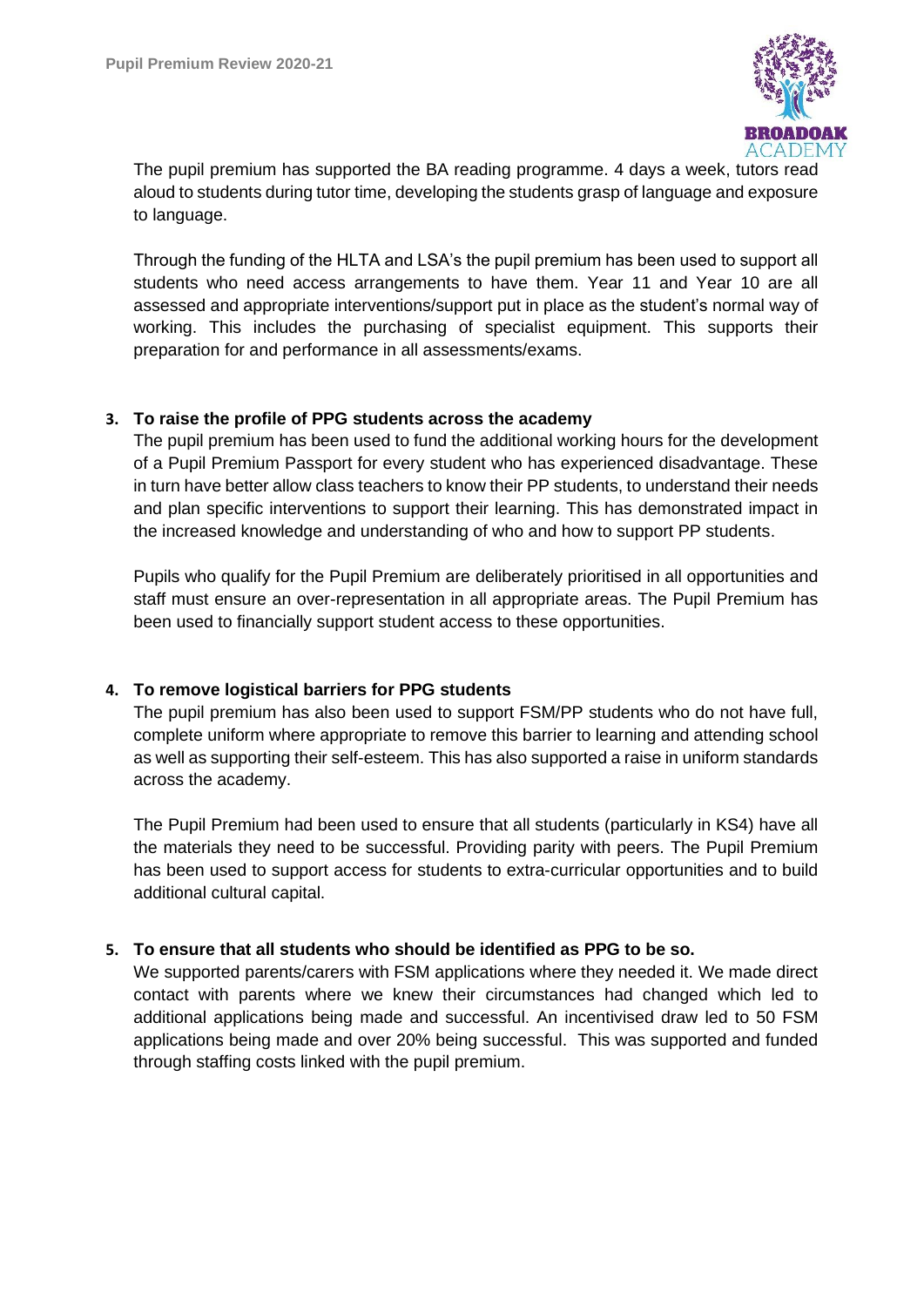| Broadoak PP spend 2020/21 | £k             |
|---------------------------|----------------|
|                           |                |
| <b>Income</b>             | 247            |
|                           |                |
| <b>Expenditure</b>        |                |
| Staff costs               |                |
| <b>Teachers</b>           | 16             |
| Support staff             | 202            |
|                           | 219            |
| Non staff costs           |                |
| <b>Educational fees:</b>  |                |
| Counselling               | 11             |
| <b>Education Welfare</b>  | $\overline{7}$ |
| Alternative provision     | 8              |
|                           |                |
| Student uniform and other | 4              |
| support                   |                |
|                           | 29             |
|                           |                |
| <b>Total Expenditure</b>  | 247            |



91% of the allocated PP budget is used towards staffing costs. There are varying levels of contributions towards a total of 14 salaries. (11 non-teaching and 3 teaching). This includes:

• **6 Learning Support Assistants** who support PP students with their learning and emotional and social skills both in and out of class. This can include small group work and 1-1 support. EEF research +1 month

• **2 Learning Mentors** who have key students allocated for 1-1 targeted work. They also support their key students in class, with homework and organisation. They act as the key, trusted adult for a number of students. EEF research +1 month to +4 months.

• **1 Parent and Student Support Adviser** who works closely with a number of the most vulnerable families. This can include supporting the access to Early Help, parenting courses, foodbank vouchers, overcoming attendance barriers, liaison with local external agencies including Children Social Care and the police. They also support with engaging parents and supporting collaborative working. EEF research +3 month

**• HLTA in Maths**. They deliver small group intervention to targeted PP and some non-PP students to support their progress in Maths. They also provide additional in class support where required and support the delivery of Maths across the academy. EEF research +4 months

• **Assistant Head of Upper School**. A newly introduced pastoral role. They support students to remove barriers to their learning such as attendance, behaviour, friendship issues, mental health, uniform. They support the heads of year with the leadership of their year groups and liaise with families, external agencies and other colleagues as appropriate. EEF research +3 months